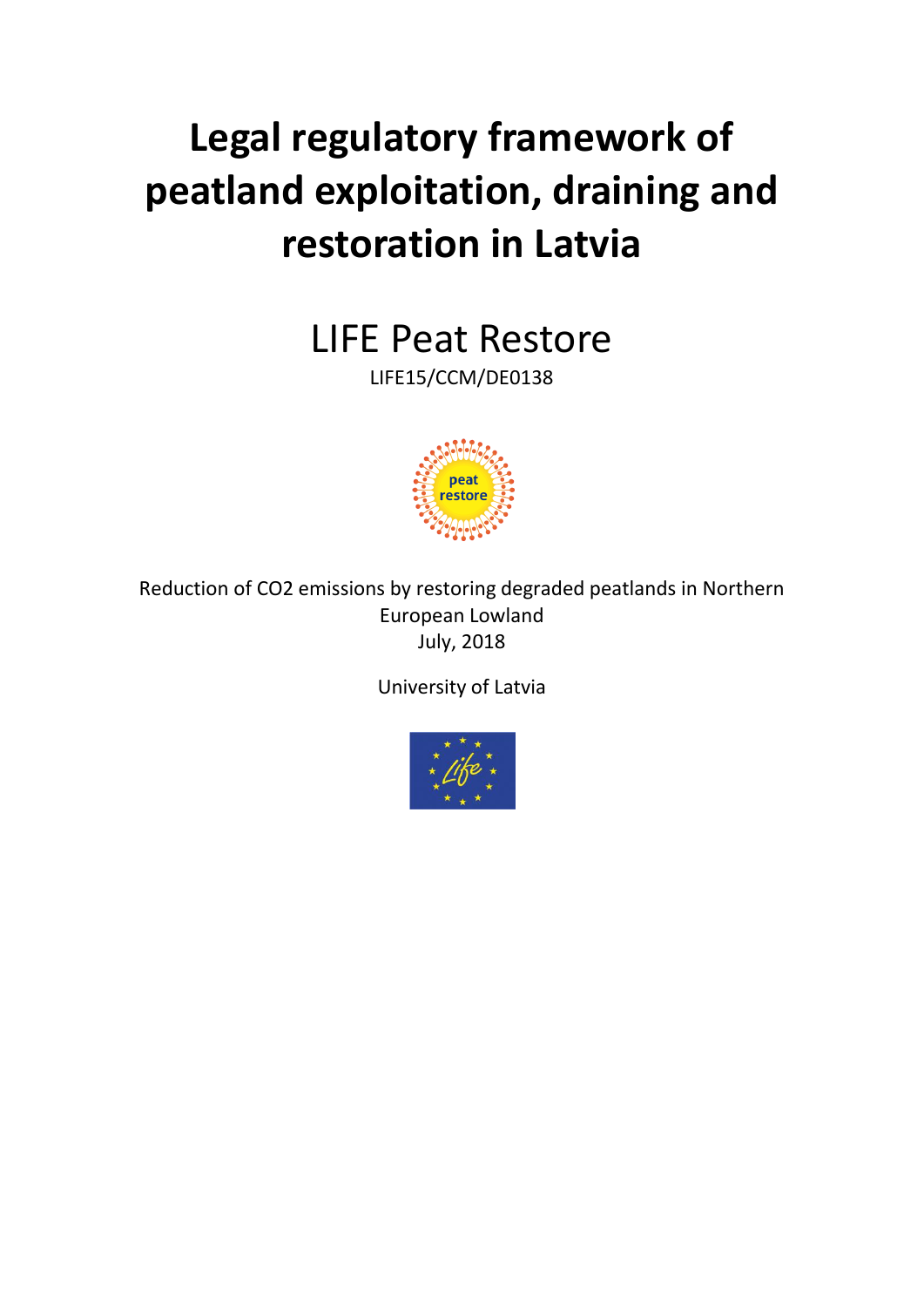## **An Analysis of the legal regulatory framework of peatland use in Latvia**

### **Mire terms used in the Latvian legislation**

To respect and implement the legal restrictions and procedures in the protection, use and restoration of mires, first of all it is important to take into account the land use category defined in each particular land unit. This is directly linked to the terms and mire definitions employed in the Latvian legislation. **Currently the definitions of mires are poorly harmonised, which, in turn, leads to different understandings of what a mire is (peatland), as well as variations in the statistics of mire cover (peatlands) in Latvia**. As a result of such disparate definitions, the data on mire cover varies from 3.5% (State Land Service, data from 2016) to 4.9% (areas covered by mire vegetation) and ca. 10% (organic (peat) soils, regardless of the vegetation type)<sup>1</sup>.

Moreover, the Latvian legislation does not distinguish between mires and peatlands. The land use categories and types are classified according to the Cabinet Regulation No. 562 (21/08/2007) which was issued pursuant to the Land Use Planning Law. In accordance to said regulation, mire is one of the land use categories and land use types, defined as "a land with waterlogged, poorly aerated soils where the height of the trees does not exceed seven metres and the ground vegetation is dominated by plant species of sedge family and sphagnum mosses".

The land use categories, their cover and changes in their cover are registered in the State Register of the Immovable Property Cadastre. In reference to the **Forest Law**, mires can be also included in forest lands. Forest land is defined as "covered by forest, land under forest infrastructure facilities, as well as adjacent overflowing clearings, marshes and glades". Mires which are included in forest lands are drawn as forest parcels in the forest inventory plans. To further complicate the matter, another mire definition is given in the **Protection Zone Law**, according to which, mire is "an ecosystem on peat soils where the height of the trees does not exceed five metres".

#### **Regulation of mire (peatland) protection in Latvia**

1

The protection of mires can be ensured only through the status of protected habitat types, protected species and/or protected nature area or micro-reserve. However, not all mire types, in the wider sense (e.g. peatlands), are treated as protected habitat types – see Section on *Protected mire and other wetland habitat types on peat soils*.

It is important to highlight that peatlands as ecosystems, regardless of the habitat types or the characteristic specie, are not under protection. Thus, they can be used for economic or other purposes, including drainage, agriculture and peat extraction.

## *Protected mire and other wetland habitat types on peat soils*

According to the **Law on Protection of Species and Habitats,** the Cabinet of Ministers approved regulations where the nationally protected habitat types<sup>2</sup> and species<sup>3</sup> are listed. In Latvia, the protected habitat list approved by the Cabinet of Ministers is not identical to the protected habitat list in the Annex I of the EU Habitats Directive<sup>4</sup>. The Latvian protected habitat list includes the following habitat types: *Petrifying springs with tufa formation*, *Alkaline fens*, *Fens with Cladium mariscus*, *Mineral-rich springs and spring fens*, *Transition mires and quaking bogs*, and *Stands of*

 $1$  [www.latvijaskudra.lv](http://www.latvijaskudra.lv/) (the least two numbers are provided by the Peat Producers' Association)

<sup>&</sup>lt;sup>2</sup> Cabinet Regulation No. 350 (20/06/2017) "Regulation on the list of especially protected habitat types".

 $3$  Cabinet Regulation No. 396 (14/11/2000) "Regulation on the list of protected species and species with limited use".

<sup>&</sup>lt;sup>4</sup> Council Directive 92/43/EEC of 21 May 1992 on the conservation of natural habitats and of wild fauna and flora.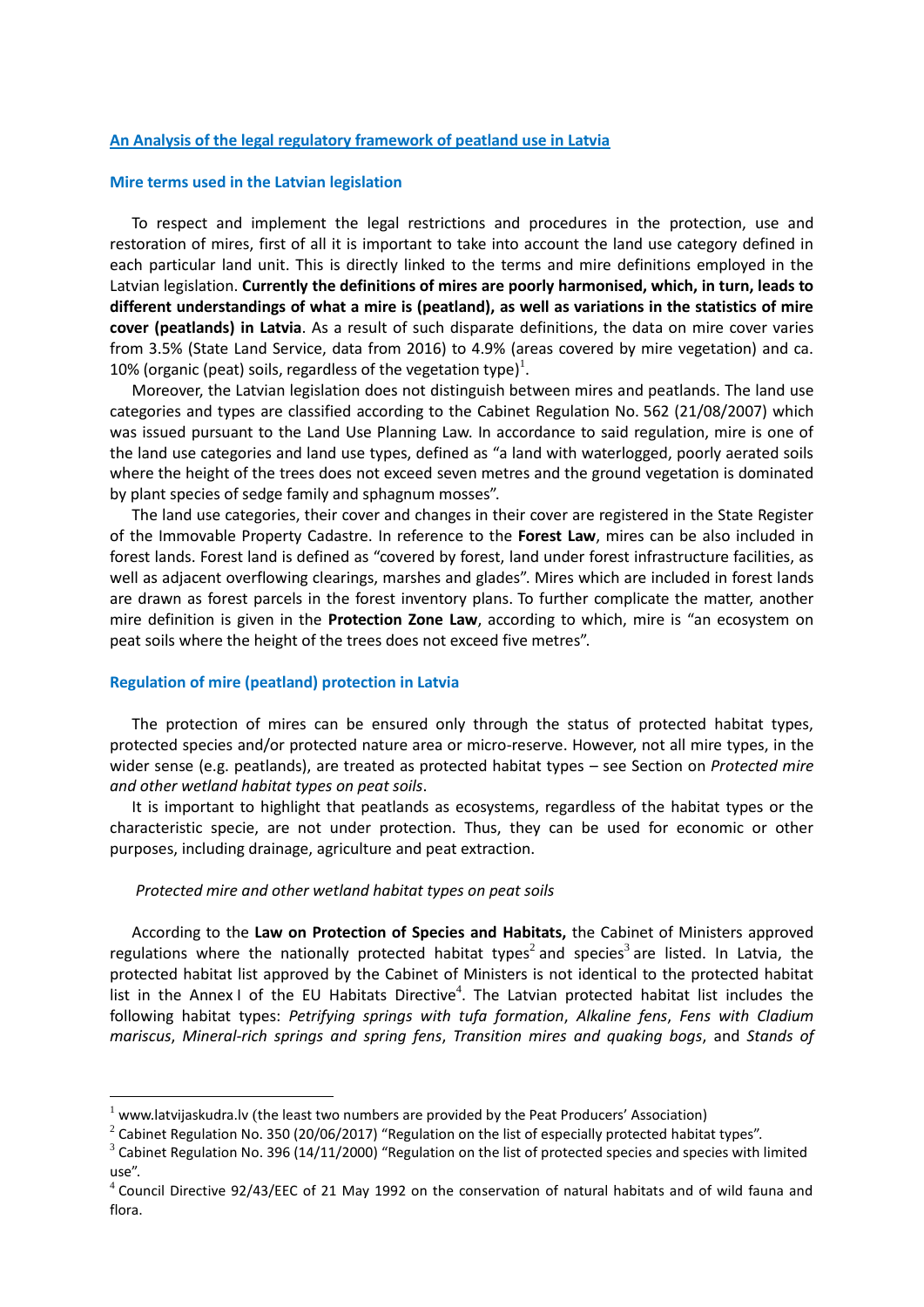Myrica gale<sup>1</sup>. The list of protected habitats in Latvia does not include raised bogs (neither the habitat type 7110\* *Active raised bogs*, nor 7120 *Degraded raised bogs still capable of natural regeneration* – both listed in the Annex I of the EU Habitats Directive).

A specific Cabinet Regulation lists the priority habitat types of EU importance that are present in Latvia<sup>2</sup>. In Latvia, the priority habitat list of EU importance includes 7110<sup>\*</sup> Active raised bogs, 7210<sup>\*</sup> *Calcareous fens with Cladium mariscus and species of Caricion davallianae*, and 7220\* *Petrifying springs with tufa formation (Cratoneurion)*. However, this list per se does not ensure their protection. Only those priority habitats which are listed in the Cabinet Regulation of protected habitat types in Latvia have a legally binding status.

Raised bogs outside of legally designated protected areas lack any formal. In essence, this means landowners can drain without the obligation of following any pre-established safeguards. The current protection status of raised bogs does not allow to establish micro-reserves for their protection (for the habitat), it can be ensured only through establishing a micro-reserve for a raised bog species (most probably, bird species, if such are present in the particular area).

Further protected habitat types occurring on peat soils and included in the Latvian protected habitat list are *Swamp forests*, *Wet heaths*, *Old or natural coniferous boreal forests* (if occurring on drained peat soils), *Old, natural bog woodlands*, *Wet dune slacks*, *Molinia meadows in calcareous, peaty or clayey-silt-laden soils (Molinion caeruleae)*, and *Floodplain grasslands<sup>7</sup>* . Fens which are not alkaline do not have any protection status in Latvia; their distribution and cover have not been estimated yet.

## *Protected nature areas and micro-reserves*

The status of a nationally protected habitat included in Annex I of the EU Habitats Directive does not ensure appropriate protection in Latvia. Actual protection can be ensured only by establishing a protected nature area, whereby a strong regime is provided by the regulation, e.g. non-interference or specific management (restoration) or a micro-reserve.

The **Law on Specially Protected Nature Areas** defines the principles of protected nature areas. In order to protect and conserve the biodiversity in Latvia, several types of protected nature areas can be established: strict nature reserves, national parks, nature reserves, nature parks, protected landscape areas, biosphere reserves. These areas can be divided into functional zones, according to which, specific restrictions or measures in terms of protection and management/restoration can be defined. For example, there can be areas with functional zones, like a national park with strict reserve zone, landscape protection and neutral zone – in each there are different restrictions.

**Micro-reserves** are small areas intended to protect specific habitat types and/or species.<sup>8</sup> However, micro-reserves can be established only for those habitat types included in the protected habitat list, which excludes Raised bogs. The maximum area of micro-reserves is rather small: for habitats and plant species – up to 30 hectares, for bird species which can be found also in mires: Capercailie *Tetrao urogallus* – up to 500 hectares, Greater Spotted Eagle *Clanga clanga*, White-tailed Eagle *Haliaeetus albicilla*, Golden Eagle *Aquila chrysaetos* – up to 300 hectares, other bird species (most of them do not occur in mires) – up to 100 hectares.

Protected nature areas and micro-reserves which host protected habitats and/or species that are important to the EU region can be included in the **Natura 2000 network**. In these areas, measures to preserve and restore the target habitats and species must be taken to ensure their favourable conservation status. In practice, the protection and management in Natura 2000 sites and other

1

 $1$  Unofficial translation.

<sup>&</sup>lt;sup>2</sup> Cabinet Regulation No. 153 (21/02/2006) "Regulation on the list of priority habitats and species of European Union importance in Latvia" (the priority habitat types are marked with an asterix \*).

 $7$ Unofficial translation.

 $8$  Cabinet Regulation No. 940 (18/12/2012) "Regulation on establishment, management and protection of microreserves and establishment of their buffer zones".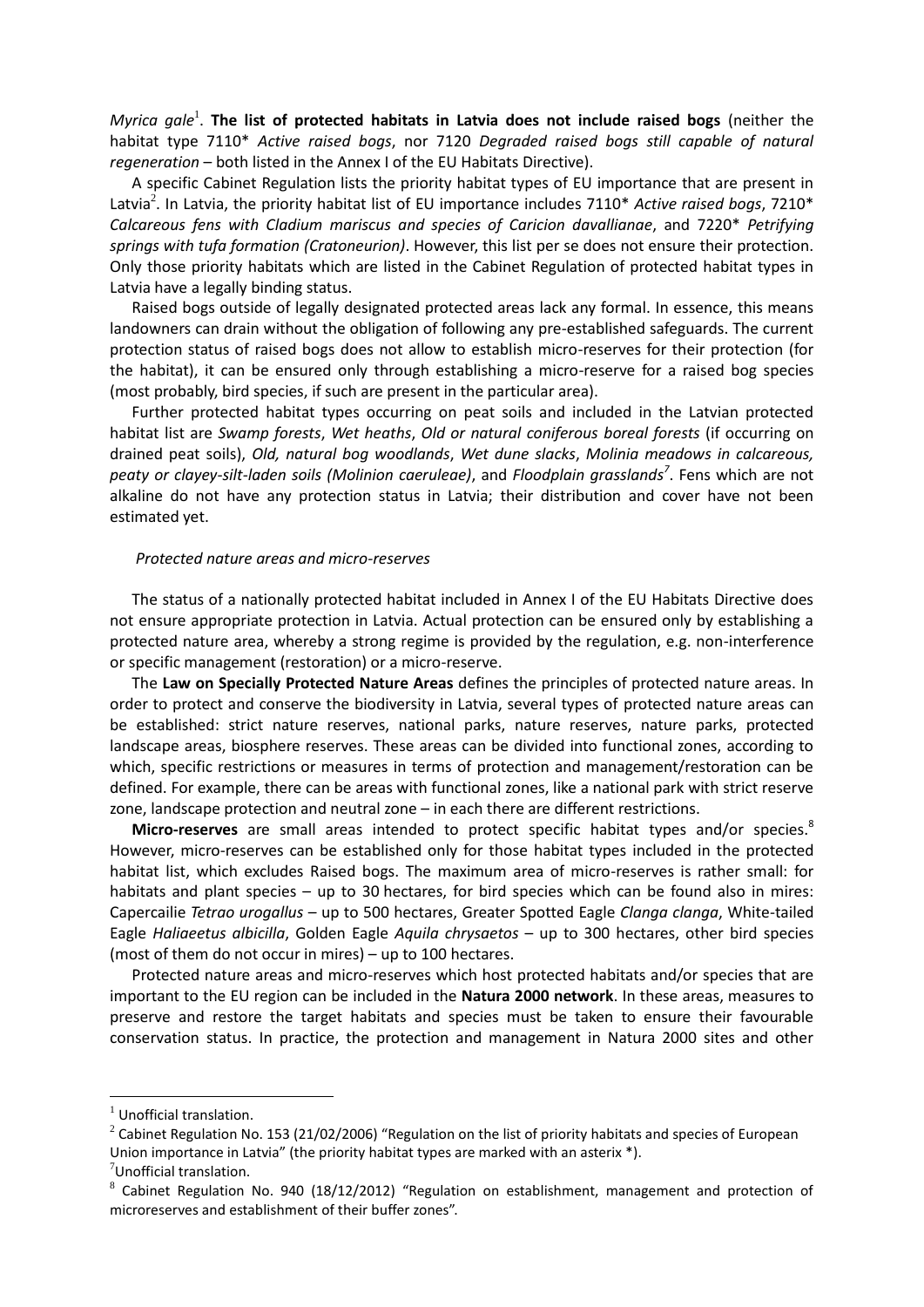protected nature areas of national importance is not significantly different<sup>9</sup>. Specific requirements referring only to Natura 2000 network is defined by the **Law on Environmental Impact Assessment**. Compensatory measures are applied only to Natura 2000 sites. Also, to attract public funding for restoration is easier in Natura 2000 sites (e.g. from EU LIFE programme) than in other protected nature areas and micro-reserves.

The protection and management of protected nature areas are regulated by the **General Regulations on Protection and Use of Specially Protected Nature Territories** (Cabinet Regulation No. 26, issued in 16/03/2010) and **individual regulations,** which are adjusted to the specific situation of a particular nature areas. A protection regime means that there are specific restrictions (individual regulation for the particular area). For example, there can be peatlands – which are not considered valuable from a biodiversity perspective  $-$  in the neutral zone of a national park. If there is no individual regulation prohibiting draining of these fens, then it is not automatically prohibited. Therefore, functional zoning with relevant restrictions in each zone (individual regulation) provides more effective protection.

Though, individual regulations are not developed and approved for all nature areas. These regulations can ensure the necessary protection for mires, if appropriate protection regime or functional zone is established (nature reserve or stricter category or zone). All national parks and strict nature reserves have special laws and individual regulations.

Additionally, the individual regulation can define specific restrictions that may help to ensure appropriate protection in mires, e.g. prohibition of drainage in all protected nature area or prohibition of drainage except for very few cases with special permission. This option is used in regulations of many protected nature areas. In micro-reserves, the requirements are defined in the Cabinet Regulation on micro-reserves<sup>10</sup>, whereby specific requirements can be defined by a certified expert who proposes the establishment of the micro-reserve (by filling in specific form).

According to the **Law on Specially Protected Nature Areas**, nature reserves, nature parks and nature monuments of local importance can be established also by municipalities. Currently, there is no national-scale register of such protected nature areas, therefore their number and character remains unknown. It is not known whether protected nature areas of local importance have been established for conservation of mire or other peatland types.

Also, local municipalities can issue binding regulations to define certain restrictions of use. These regulations have been issued by several municipalities, restricting the collection of wild cranberries in mires, by setting dates of when it is permitted.

A nature management plan (site management plan) may be developed $^{11}$  in order to harmonise nature protection and restoration, use of natural resources and sustainable development; though it is not obligatory (until 2017, 188 plans were developed – out of 326 Natura 2000 sites). These plans include recommendations for conservation and management/restoration of habitats and species; however, it is not legally binding. Nevertheless, nature management plans have crucial a role in restoration of degraded mires, as it helps to attract funding and eases the coordination of all documents (permits, environmental impact assessment, etc.).

#### **Regulation of drainage and other impacts threatening mires and other peatland types**

1

Drainage of peatlands is prohibited or restricted only in protected nature areas; moreover, only if it is specified in an individual or general regulation, depending on the location within the functional zones or the category of the protected area and micro-reserve. Therefore, the default is to allow drainage, unless explicitly stated otherwise.

 $^{9}$ Cabinet Regulation No. 300 (19/04/2011) "Order to assess the impacts on specially protected nature areas of European importance (Natura 2000)".

 $10$ Cabinet Regulation No. 940 (18/12/2012) "Regulation on establishment, management and protection of microreserves and establishment of their buffer zones".

 $11$ Cabinet Regulation No. 686 (09/10/2007) "Regulation on the order to develop a nature protection plan and its contents".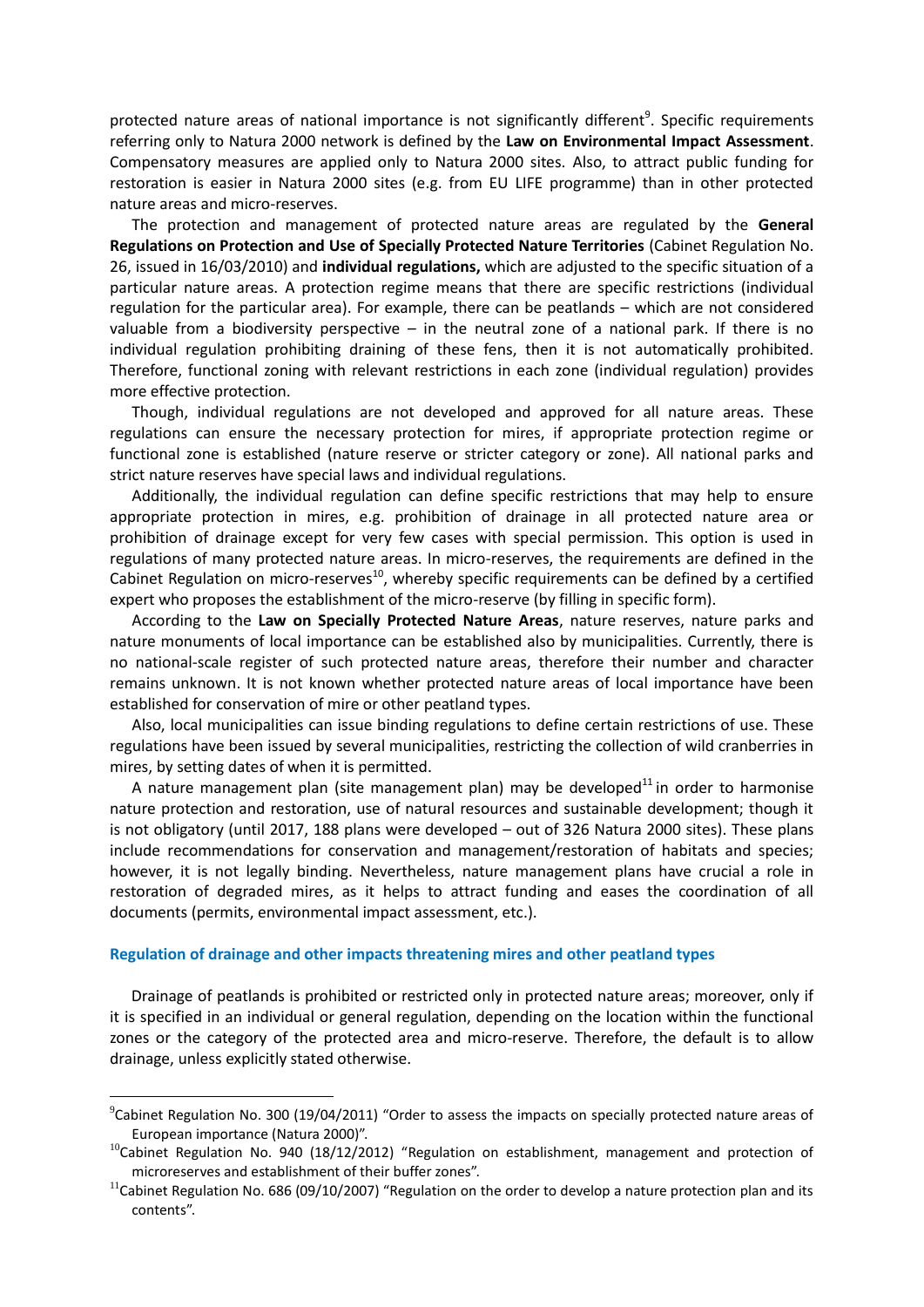Micro-reserves established for the protection of mire habitats or species prohibit certain activities (including drainage) which can cause changes in groundwater, artesian water and/or surface water flows; except when the changes in the hydrological regime are necessary for the conservation of the protected habitat and/or species. In territories outside of protected nature areas and micro-reserves, drainage of peatlands is not limited.

There are only some restrictions in the protection zones around mires, which are defined in the **Protection Zone Law**. The protection zone is defined only for mires which border with forest (typical situation for Latvia). According to the Cabinet Regulation No. 935 (18/12/2012) "Regulations on tree felling in forest", issued pursuant to the Protection Zone Law, clear-cuts in mire protection zones are prohibited, but renovation of ditches and excavation of new ditches is not prohibited, except for cases when the mire is located in a protected nature area or micro-reserve and thus protected by other regulations. In such zones as well as in buffer zones around micro-reserves, selective cutting (or 'landscape clearing') is also prohibited.

According to current regulations, drainage systems in forests can be established or existing ditches can be cleaned or maintained, if not limited by any specific restriction (e.g. protected nature area, micro-reserve, or other). This is a national standard that must be applied in the construction of all kinds of drainage systems, their reconstruction in agricultural lands, forest lands, prospective peat extraction sites, floodplains, polders, etc. To build drainage systems, another specific regulation (Cabinet Regulation No. 550 (16/09/2014) must be applied, which also includes specific requirements on nature conservation. In all cases, prior to taking action, the State Environmental Service performs the initial environmental impact assessment. If risks are identified, the Service requires detailed surveys and opinions by certified species and habitats experts and experts of other fields.

**In non-forest lands outside protected nature areas or micro-reserves**, the drainage of peat soils by building new ditches or renovating the existing ditches is not restricted or prohibited. In most cases, these are the former fens and floodplains which were irreversibly altered by drainage. In reference to drainage, Latvian legislation does not differentiate between soil types (mineral or organic).

**To change the land use category in a protected nature area**, a written permit from the Nature Conservation Agency, the responsible national body, is necessary. In such cases, change of land use category can be accepted if the action is aimed at restoring protected habitats or habitats of protected species, for example, clearing of secondary forest in an overgrown, formerly open fen. Outside protected nature areas the change of land use category must be coordinated with the local municipality.

According to the **Law on Environmental Impact Assessment**, when planning to change the land use category in an agricultural land unit which is larger than 50 hectares, an initial environmental impact assessment must be conducted (performed by State Environmental Service). Accordingly, the procedure of land use type transformation in small peatlands is quite easy. This regulation affects peatlands also; for example, when peat extraction is proposed in an area which is currently used in agriculture or in a drained fen, or afforestation of a drained peatland currently used in agriculture. The initial environmental impact assessment must be applied also for building of new drainage systems if the land unit is larger than 100 hectares.

In peatlands covered by grasslands (usually drained fens), ploughing up or transforming into other land use types is not prohibited. However, it is partly restricted by the regulation on subsidiary payments<sup>12</sup> that define that in land units which receive support for maintenance of biologically valuable semi-natural grasslands, cannot be ploughed up within a five-year period (if applied for the support). This refers only to semi-natural grasslands (can be also on peat soils) which are declared as eligible for such payments and the land owner or user is willing to receive such payments.

1

 $12$ Cabinet Regulation No. 171 (07/04/2015) "Regulation on the subsidiary payments from the state and European Union, its administration and control in improving the environment, climate and rural landscape in the period from 2014 to 2020".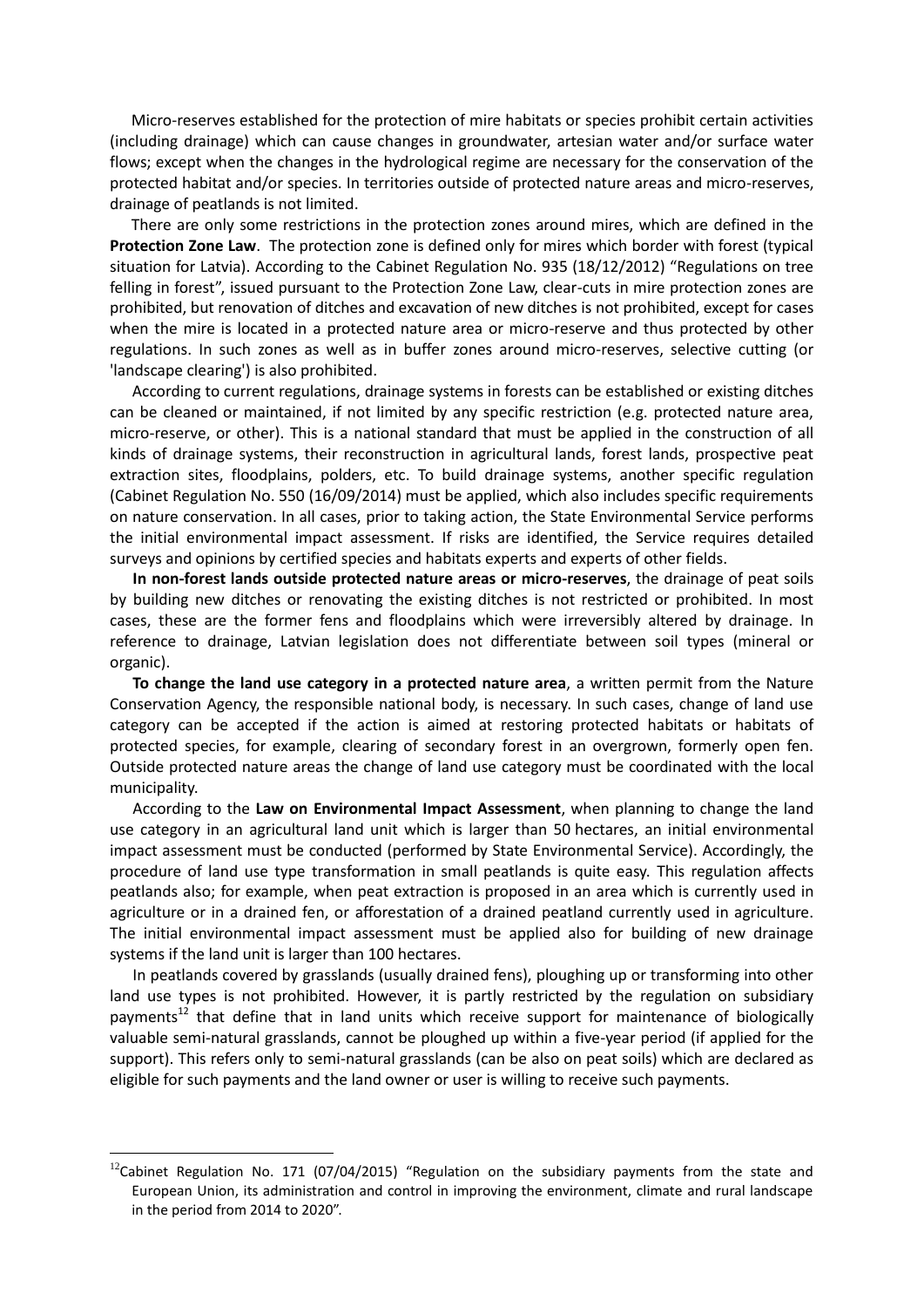#### **Peat extraction**

Extraction of mineral resources and peat is regulated by the **Law on Subterranean Depths**. The aim of this law is to ensure efficient, environmentally-friendly and sustainable use of subterranean depths, as well as specify the requirements for the protection of subterranean depths.

Peat extraction license can be obtained for 75 years (before 2018 – for 25 years). Prior to commencing peat extraction, several legal requirements must be fulfilled. According to the **Law on Environmental Impact Assessment**, an assessment must be carried out, if peat extraction is planned in an area of 25 hectares or larger. Following a pre-defined set of criteria, the responsible governmental institution decides whether full procedure of environmental impact assessment should be applied. In cases when the proposed peat extraction area is 150 hectares or larger, application of the full procedure of environmental impact assessment is obligatory (Cabinet Regulation No. 18 13/01/2015). If peat extraction is proposed in a Natura 2000 site, a specific order must be applied (Cabinet Regulation No. 300 (19/04/2011).

Peat extraction and/or extension of the existing peat extraction areas in Natura 2000 areas are possible only in very few exceptional cases (Gauja National Park, Pape Nature Park with ongoing peat extraction). Peat extraction can be permitted only with special permission of Nature Conservation Agency and/or by receiving positive conclusion (no significant impacts found) after carrying out the full procedure. Nonetheless, such cases are very few; in majority of cases, peat extraction and drainage of peatlands is prohibited in nature reserve and stricter functional zones.

When a peat extraction procedure is applicable, the initiator must also develop a re-cultivation (after-use) plan, a timetable for all actions and monitoring programme. This must be coordinated with the responsible institution the State Environmental Bureau of Latvia which can require additional assessment of other aspects to be included in the report. The assessment must be available for public opinions. After obtaining the permit, a project must be developed prior to the start of extraction (according to the Cabinet Regulation No. 570 (25/08/2012), which includes all aspects of peat extraction, also re-cultivation plan and means of re-cultivation (after-use).

### *Regulation of after-use of peat extraction areas*

According to the Cabinet Regulation No. 570 (21/08/2012), the re-cultivation (after-use)<sup>14</sup> of postharvested peatlands can be as follows: re-naturalisation (restoration of mire or other type of wetland), creation of agricultural lands, afforestation, creation of water bodies for use in recreation or otherwise. After peat extraction, the peat company must implement one of the aforementioned recultivation measures, which must be already foreseen in the peat extraction project (*see Chapter on Peat Extraction*).

A re-cultivation project must be developed in coordination with the building authority at the local municipality. Changes to the re-cultivation type determined in the plan must be submitted and approved in the local building authority. After the re-cultivation is complete, the area is inspected by a commission.

The landowner can add specific requirements in the land lease contract, including specific requirements for re-cultivation (e.g. the after-use type). It can be afforestation which means that after peat extraction the drainage system cannot be blocked and should continue functioning, or other requirements. Such contracts are not available for the public; therefore, it is not known whether this option is used.

## **Regulation of mire and wet forest restoration**

1

Until now, restoration of mires and other wetland types have been carried out through the prism of habitat and species conservation, as opposed to, for example, restoration of ecosystem functions.

 $14$ In the Latvian legislation the term "recultivation" is used. In English, most commonly it is called "after-use".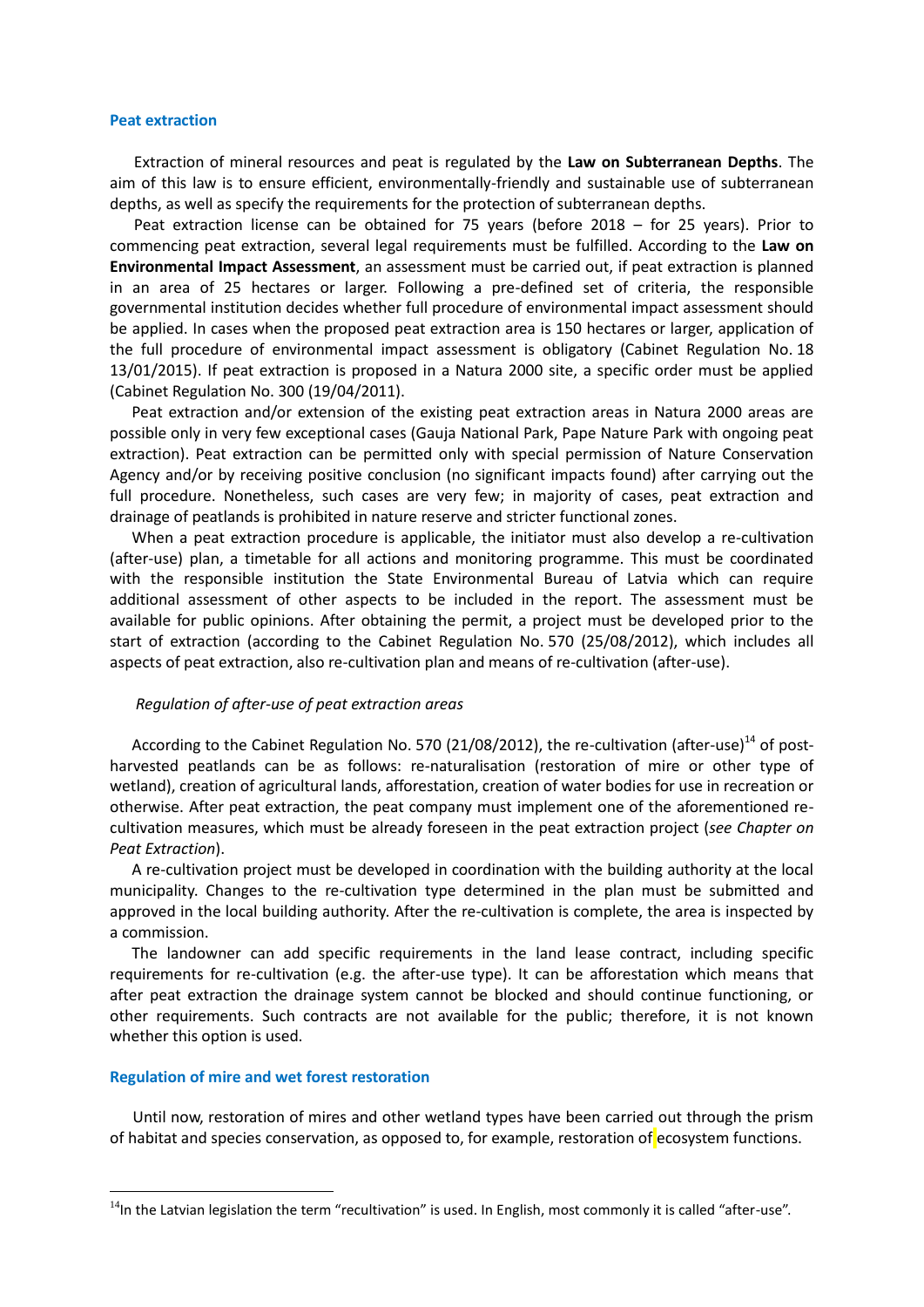#### *Hydro-technical constructions*

According to the Cabinet Regulation No. 623 (13/07/2010), to carry out large-scale restoration works (e.g. filling in drainage ditches and blocking ditches by dams) a specific procedure must be implemented. All drainage systems must be registered in the Information System of Melioration Cadastre, maintained by the State, and any changes must be registered.

To build any hydro-technical constructions (dams or other) or to fill in the ditches, a building permit must be requested at the local municipality, which will set the requirements prior to rewetting. If the changes are (relatively) small, e.g. few dams, the drainage system is located within one land unit (owned by one person/institution), the procedure is simple. An initial environmental impact assessment must be carried out by State Environmental Service. Only if significant risks are identified, is the full environmental impact assessment procedure required; however, in practise this is very rare. The technical design must be elaborated and coordinated with the State Environmental Service.

## *Removal of trees in mire restoration areas*

In mire restoration, removal of trees is often necessary to improve the habitat condition, especially in drained, heavily overgrown areas. If this activity takes place on forest lands, it is interpreted as forestry operation. In protected nature areas, forestry operations can be carried out from 1 August to 15 March, to avoid disturbances during the animal breeding and bird nesting period. There are no limitations outside of protected nature areas and micro-reserves.

If the works are carried out in a protected nature area, general or individual regulations of the particular area must be taken into account and they depend on the protection category or functional zone. For example, conversion of forest land into other land use type (open mire) in nature reserves and nature parks requires written permission by Nature Conservation Agency (which may set specific requirements).

For felling trees with diameter larger than 20 cm in forest lands, a permit by State Forest Service is required (for example, in mires which are overgrown with trees due to drainage and thus classified as forest in the forest inventory documents). Relatively minor restoration actions, e.g. mowing, grazing, cutting of shrubs and young trees (diameters <20 cm), do not need any permits and must be coordinated only with the landowner.

Forest management regulations must be applied in areas classified as forest stands. For example, when a drained peatland has overgrown with forest, the removal of tree cover to restore open habitats must follow the procedures established in Cabinet Regulation No. 325 (18/06/2013); according to which, the following open mire habitats can be restored: *Petrifying springs with tufa formation*, *Alkaline fens*, *Fens with Cladium mariscus,* and *Transition mires and quaking bogs*. The list does not include the habitat types listed in the Annex I of the EU Habitats Directive – 7110\* *Active raised bogs* and 7160 *Fennoscandian mineral-rich springs and springfens*, where the tree removal may be also necessary.

### **Environmental Impact Assessment**

An environmental impact assessment may be required before restoring mires, along with a technical design and permits. According to the **Law on Environmental Impact Assessment,** a full environmental impact assessment procedure may be applicable, especially if the action is planned in protected nature areas, micro-reserves, wetlands of international importance (Ramsar sites), in protection zones along the Baltic Sea and the Gulf of Riga as well as around surface water-bodies. The full procedure is further applicable in cases when the action can significantly affect Natura 2000 site(s).

The initial impact assessment is carried out by the State Environmental Service in cases defined in the law: change of land use category (areas >50 hectares), building of new drainage systems (in areas >100 hectares), reconstruction of existing drainage systems (in areas >500 hectares), afforestation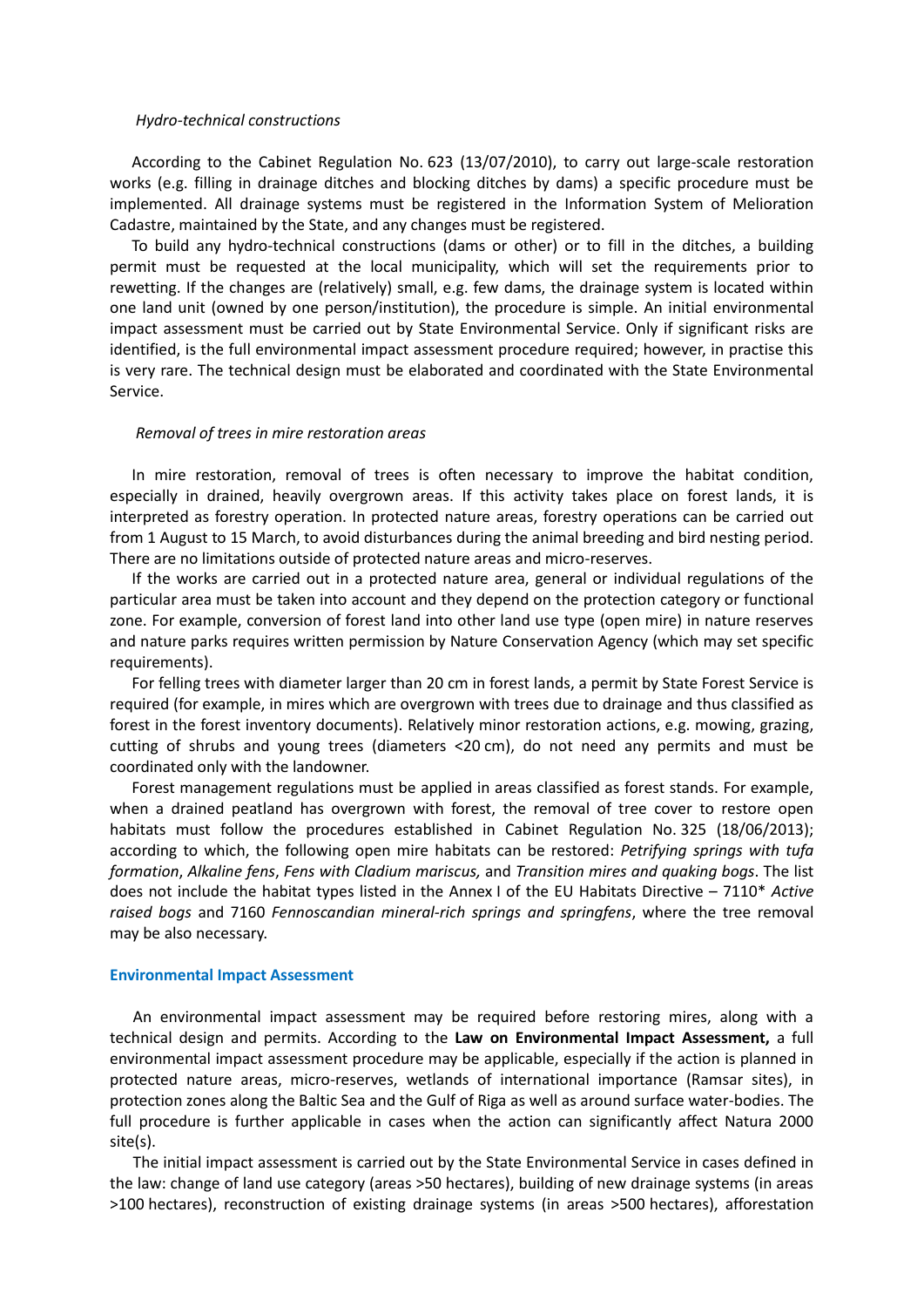and reforestation (in areas >50 hectares). Also hydrological restoration in forest or open mire requires initial environmental impact assessment.

If the initial impact assessment identifies potential significant impacts on a Natura 2000 site, a specific regulation is applied (Cabinet Regulation No. 300 (19/04/2011)). The regulation provides detailed requirements for preparing the assessment (report), also criteria and indicators how to measure the potential impact, the obligatory information that must be included in the report, and the official procedure.

If a need for full environmental impact assessment procedure is identified (for example, the hydrological restoration of the mire can significantly alter the groundwater table in large areas outside the project area), the full procedure must be applied. On the other hand, if the full environmental assessment procedure is not necessary, the State Environmental Service issues the technical requirements for the intended action<sup>21</sup>. This includes also building or renovation of hydrotechnical constructions (e.g. dams on ditches).

#### **Country's Action Plan**

<u>.</u>

In 2017, the **Strategy for Sustainable Use of Peat Resources 2018–2050** was developed (to be approved in the beginning of 2018, not approved yet). It was developed to promote a sustainable use of peat resources (use vs. protection), to identify peatlands that should be protected and peatlands which should be preserved as essential resources, to identify to most efficient, economically wellgrounded and nature-friendly types of re-cultivation (after-use).

**The main objectives of the peat use policies** are as follows: (1) to evaluate the sustainable peat use potential taking into account the interests of different stakeholders including nature conservation, climate change and recreation; (2) to create prerequisites of sustainable management of peat resources to ensure stability in the availability of peat resources; (3) to acquire of data in a systematic way by updating the information on peatland distribution and peat resources.

**The main problems** in the peat industry accounted in the Strategy are as follows: (1) peatlands which should be protected and peatlands which could be used for peat extraction have to be identified; (2) the role of peat industry in economic terms must be re-evaluated; (3) the responsibilities and competences are highly fragmented; (4) there are large differences in data in different sources; (5) many extracted peatlands are abandoned without re-cultivation; (6) there is lack of specialists able to work in this field. All the problems identified must be solved at national level.

According to the Strategy, re-cultivation measures most suitable for the conditions in Latvia must be identified; including assessing several aspects, such as the role in climate change mitigation, biodiversity conservation, cost-efficiency). Moreover, the Strategy includes **an action plan for the period until 2020**, which encompasses an assessment of the effectiveness of mire protection zones and development of methodology to identify the optimal width of the protection zones. The action plan highlights also the need to identify the priority extracted, abandoned peatland areas to be recultivated.

**Policy Guideline for Latvian Energy Production Development 2016–2020** is partly related to use of peat resources. It states that in 2013 the local energy sources comprised 34.9% of total primary energy consumption in Latvia. Peat is one of locally available resources, and it is included in the list of renewable resources in this Strategy. The Strategy states that the use of peat in energy production could decrease the country's dependence on imported energy. The extraction of energy peat for combustion could be commenced in ca. 4000 hectares (currently valid licenses), thus obtaining at least 700 thousand tons of energy peat annually. Currently the energy peat (so called "black peat") is almost not extracted and used in Latvia, though there are large deposits in the deeper layers of the currently extracted bogs (under layers of so called "white peat" which is used mainly in horticulture).

 $21$ Cabinet Regulation No. 30 (27/01/2015) "Order how the State Environmental Services issues technical requirements for the intended action".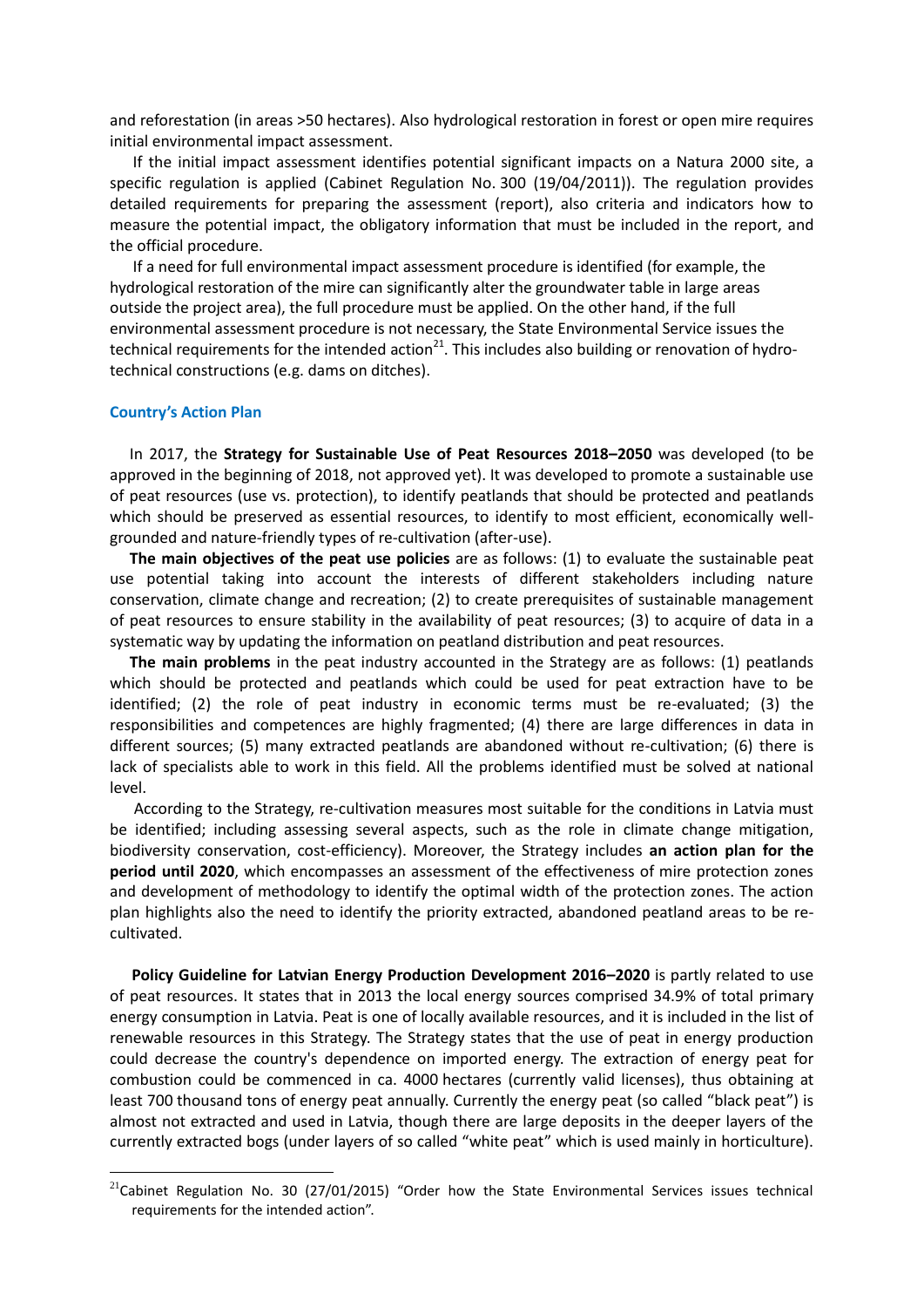However, the Policy Guideline emphasizes that peat combustion shall not deteriorate the quality of environment, especially in densely populated areas, and does not increase the greenhouse gas emissions. Combustion of peat at the current capacity would create 20 MW extra emissions.

The Energy Strategy includes directions of priority actions, including evaluation of use of alternative sources (i.e. peat) in energy production in Latvia, promotion of use of biomass and peat in energy production by ensuring the funding from the  $EU$  – must include effective technologies to ensure as low emissions as possible.

**Latvian Energy Long-term Strategy 2030**, followed the above-mentioned "energy document" emphasizes the need to promote use of local energy resources including peat, thus decreasing the dependency on imported energy. It refers to the currently unused fen as peat (so called "black peat") deposits.

## **Problematic aspects and bottlenecks**

The analysis shows that in Latvia, the institutional responsibilities and management of peat resources and peatlands are highly fragmented. The legislation system concerning peatland protection and management is fragmented and complex. The same conclusions are provided also in the recently developed Strategy of Sustainable Use of Peat Resources 2018–2050.

We found that the mire definitions are different in various laws, thus there is lack of unified interpretation. The analysis did not reveal significant obstacles that would hinder restoration or recultivation of degraded peatlands. However, we have found several problematic aspects that could be improved.

The problematic aspects are as follows:

1

(1) In Latvia, the list of protected habitat types does not include raised bogs, bog woodlands (only old, natural bog woodlands which exclude large areas of younger forests on peatlands, also undrained). Most of fens (those which are not calcareous) do not have any protection status, even though they play a significant role in biodiversity conservation, serve as carbon sinks and are significant peat resources.

(2) Outside protected nature areas, many peatlands, also many untouched or only slightly affected raised bogs and fens, do not have any actual protection status (no status for protected habitats and/or peatlands), thus they are threatened by peat extraction and drainage (building of new drainage systems or renovation of existing ditches), especially in forests at the margins of mires, both on private and state-owned lands.

(3) In practice, the protection zones around mires are insufficiently protected as there are no restrictions that might help to preserve the mire hydrology, i.e., by not renovating the ditches or building new ditches in the forests bordering to bogs and fens, including such ones which border with protected nature areas.

(4) Currently, the regulation on use of subterranean depths<sup>22</sup> requires re-cultivation after cessation of peat extraction. The re-cultivation (after-use) types defined in the regulation are renaturatisation (restoration of wetland), afforestation, berry plantations, water-bodies, re-creation areas, etc. However, considering that peat extraction inevitably decreases the areas of peatlands and create deteriorating effects on neighbouring peatlands, re-naturalisation should be defined as the priority re-cultivation type at national level. It should be applied as the optimal re-cultivation type whenever technically possible. This is the only way to "compensate" the loss of peatlands and allow them to recover, though in long term. In most cases, the proposed re-cultivation type is afforestation. Afforestation creates unfavourable side-effect, e.g. increased greenhouse gas emissions and the necessary use of fertilizer, which may cause nutrient leaching into surface waters. These side-effects lead to irreversible degradation of wetland.

(5) The type of re-cultivation is determined by the peat extraction company, in co-ordination with the building board of the local municipality. However, there is no obligation to evaluate the longterm impact of the selected re-cultivation type and its consequences in various aspects (e.g.

 $22$ Cabinet Regulation No. 570 (21/08/2012) "Order of extraction of mineral resources and peat".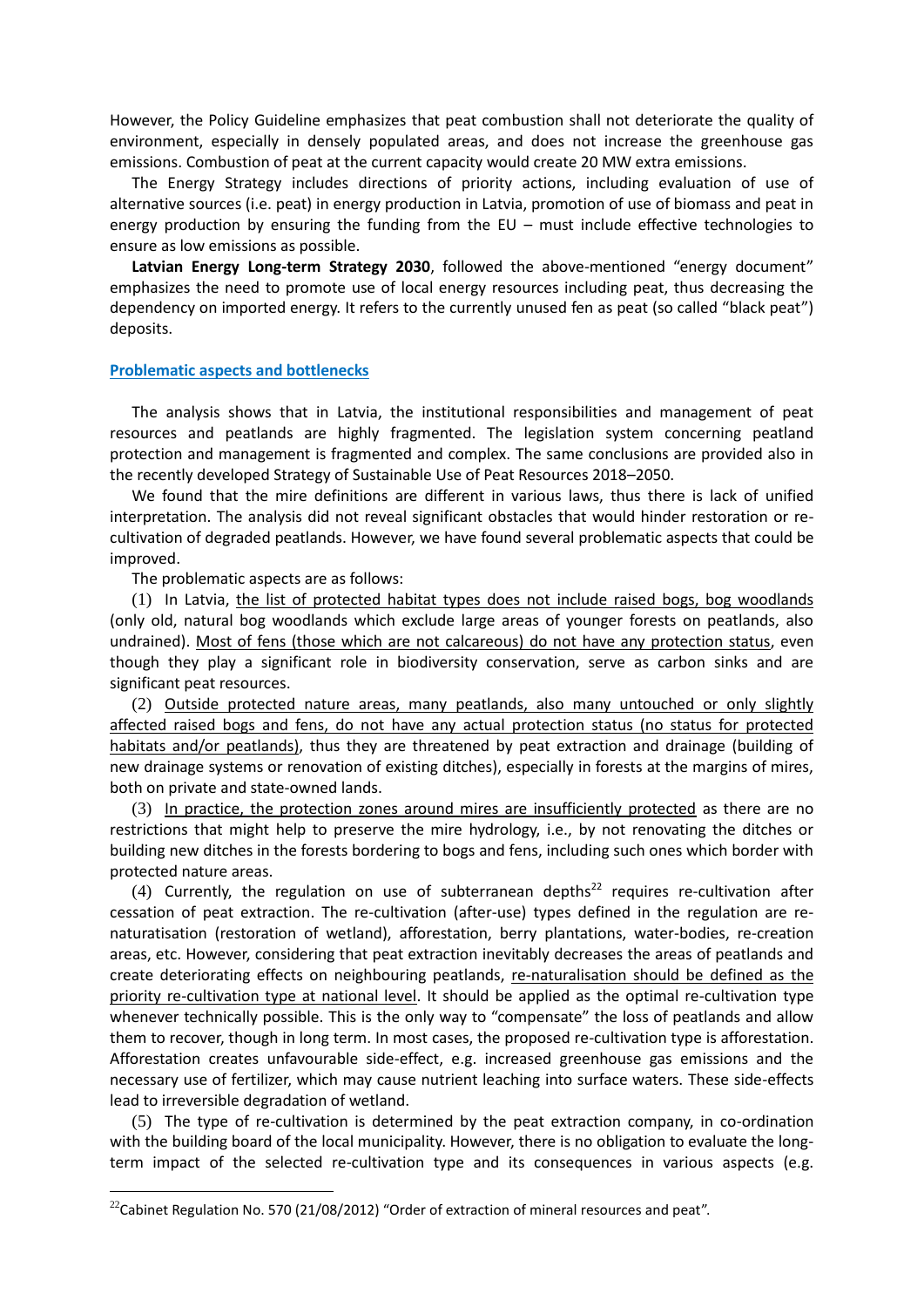greenhouse gas emissions, biodiversity) and/or to harmonize it with the nature conservation or environmental authorities. The requirement to re-naturalise the extracted peatland can be determined by the landowner, but they are usually interested in afforestation or agricultural use (berry plantations), only considering the economic aspects. Therefore, there is a lack of a mechanisms to stimulate restoration of wetlands in extracted peatlands, although this is usually the cheapest and easiest type of re-cultivation, which in the long run is also the most sustainable way to reduce greenhouse gas emissions (by restoring a functioning wetland).

(6) In accordance with the regulatory framework, it is possible to change the originally intended type of re-cultivation if the initially intended after-use type is not possible. This is generally positive. However, an essential disadvantage is that the decision on the re-cultivation type can be taken without relying on an adequate assessment by competent experts and without assessing environmental and social aspects. Also, the short timing for the decision (in the building authority of the local municipality, the change of re-cultivation type must be confirmed within 10 days) suggests that the decision is formal and that it does not have a comprehensive assessment of the specific situation.

(7) The regulation on use of subterranean depths<sup>22</sup> states that "the completion of the recultivation work shall be taken by a commission established by the construction board, representatives of the State Environmental Service, the relevant local municipality, the landowner and the peat extraction company [...] The construction works shall be adopted in accordance with the conditions specified in the regulatory enactments regulating construction." This means that the renaturalization process cannot be evaluated by its nature. It would be desirable to assess the success of re-naturalization after several years, as the duty of the developer to make adjustments, if technical corrections are necessary, for example, there is no indication of bog vegetation recovery. Otherwise, if the result is assumed to be unsuccessful, there is no longer anyone responsible who could improve the re-cultivation outcome. Another way to evaluate the results would be developing common national criteria.

(8) Currently, the after-use of extracted peatlands is not harmonised with the spatial development plans of the local municipalities. Only in few cases, the extracted peatlands are marked as re-cultivation areas. In most cases, they are marked as industrial areas or areas of mineral resource/peat extraction areas, but their future in long term is rarely foreseen.

(9) There is discrepancy between the national peat use and energy policies and climate and biodiversity conservation policies, they are poorly balanced. The use and energy policies state that peat should be used for energy production, thus decreasing the dependence on imported energy. Though, such use would increase the greenhouse gas emissions and have potentially unfavourable effects on biodiversity, even if using the best available technologies.

## **Recommendations**

1

1. To harmonize the mire and peatland definitions in laws.

2. To include raised bogs and bog woodlands (all bog woodlands) in the national list of protected habitat types.

3. To evaluate the types of non-calcareous fens, their distribution, cover and conservation status in Latvia and to consider the need to include them in the national list of protected habitat types.

4. To evaluate the sufficiency of the existing mire protection zones and their actual functionality and their role in peatland protection. Certain restrictions and bans should be defined in the legislation, especially concerning building of new drainage ditches and renovation of existing ditches.

5. More effective protection of mires in Latvia requires assessment of the network of protected nature territories to include good quality mires; as a minimum, untouched or slightly drained bogs and fens and hydrologically related areas which are outside Natura 2000 network. The selection of

 $^{22}$ Cabinet Regulation No. 570 (21/08/2012) "Order of extraction of mineral resources and peat".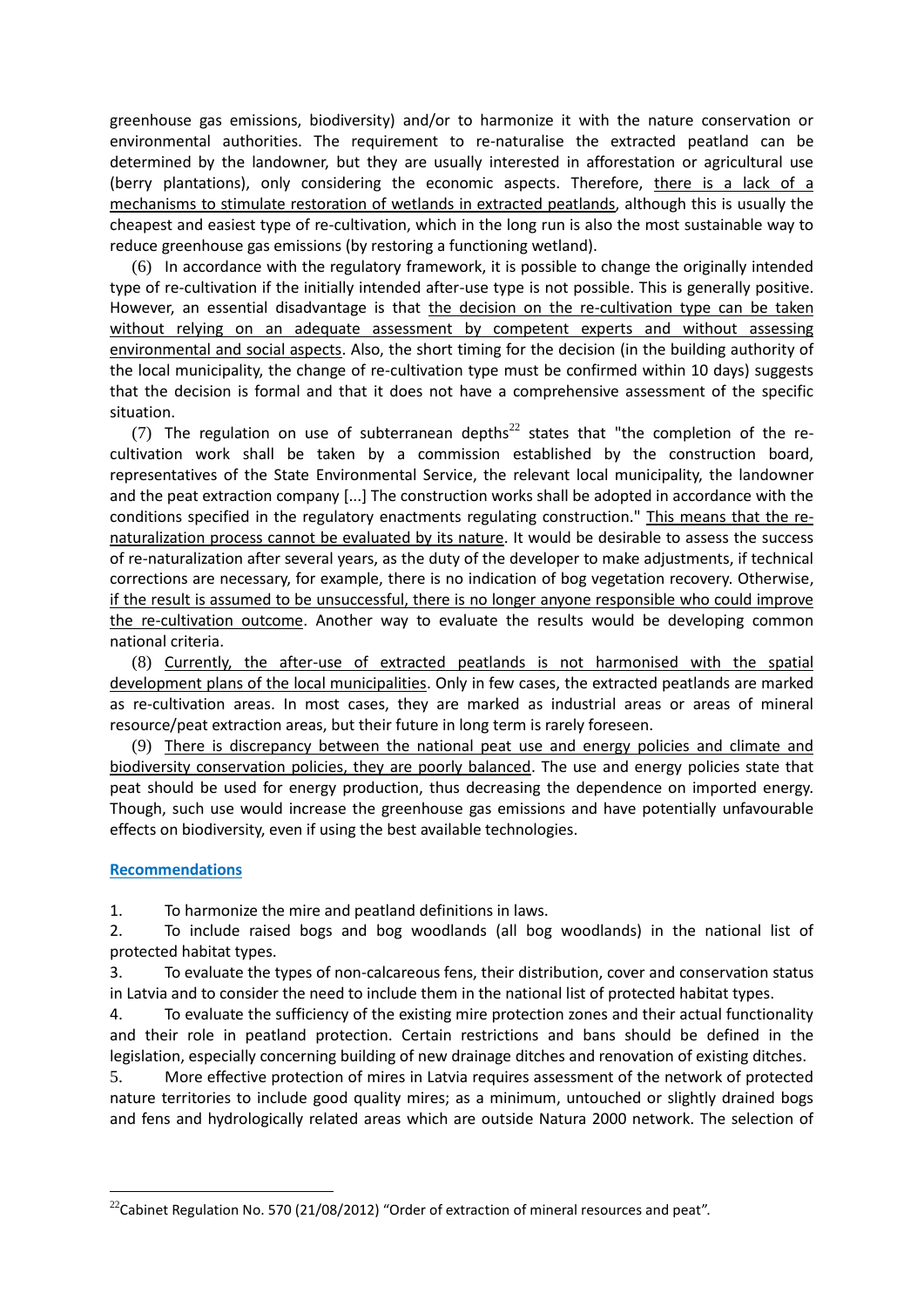these territories can be carried out after 2020, when the inventory of protected habitats will be completed in Latvia<sup>23</sup>.

6. Re-naturalisation (restoration of wetlands) must be defined as the priority re-cultivation type (whenever technically possible).

7. To establish an incentivising mechanism to promote re-naturalisation as the most appropriate re-cultivation type, at least partially compensate the loss of peatlands due to peat extraction.

8. To change the relevant regulation so that the re-cultivation types selected does not only consider the economic aspects, but also environmental and social aspects. Selection of re-cultivation type should be well-grounded, adjusted for the particular site and selected by competent experts, also by taking into account the need to conserve ecosystems, their functions and biodiversity.

9. A definite procedure should be introduced in the legislation which would oblige the evaluation of the success of re-cultivation not only using formal criteria, but also with nature criteria – by involving competent experts. In cases when the re-cultivation outcome is not successful or insufficient, the peat extraction company should be obliged to apply appropriate corrective measures.

10. In the spatial development plans of local municipalities, the types of after-use in peat extraction areas should be foreseen by coordinating with the landowner.

11. The peat use, energy production, environmental and nature conservation policies must be harmonised and their mutual relation better evaluated prior to approving the policies.

<u>.</u>

 $^{23}$ Currently being carried out by the Nature Conservation Agency, with the project KF Nr. 5.4.2.1/16/I/00 (2016– 2020).